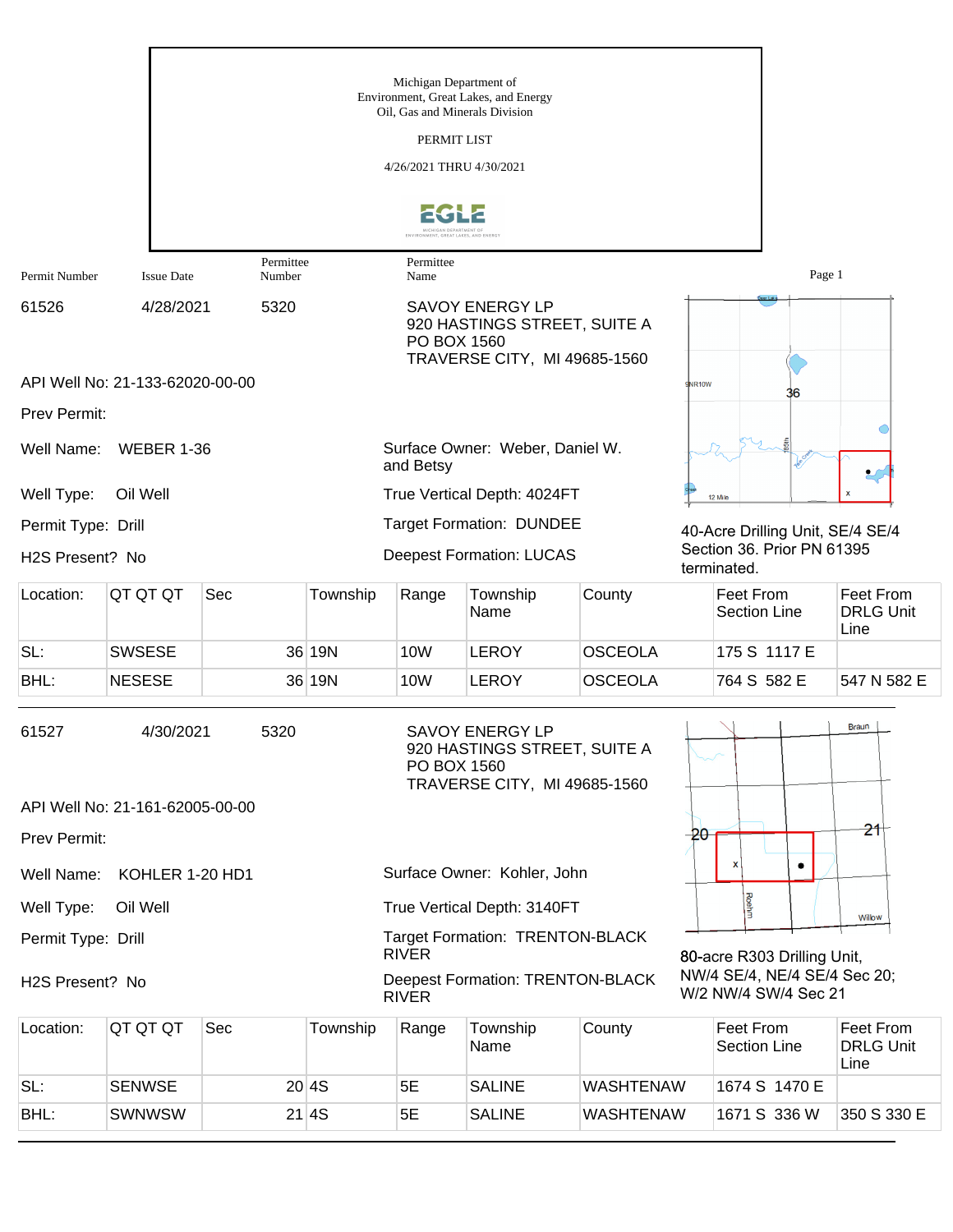Permit Number Permittee Number Permittee Name Page 1

## **PLUGGING INSTRUCTIONS ISSUED:**

19690 6352 CHRISTIAN OIL CO INC

> 2589 30TH STREET ALLEGAN, MI 49010

API Well Number: 21-005-19690-01-00

Well Name: ZELLMAN, B MRS 4

Plug Inst. Issue Date: 6/16/2020

| Location | <b>IOT OT OT</b> | <b>Sec Township</b> | Range | Township Name | County         | <sup>I</sup> Feet From Section<br>Line | <b>Feet From DRLG</b><br>l Unit |
|----------|------------------|---------------------|-------|---------------|----------------|----------------------------------------|---------------------------------|
| ISL:     | <b>INWSENE</b>   | $25$ $4N$           | 13W   | <b>SALEM</b>  | <b>ALLEGAN</b> | 990 S 960 E                            | 1330 N 360 W                    |
| IBHL:    | <b>INWSENE</b>   | $25$ $4N$           | 13W   | <b>SALEM</b>  | <b>ALLEGAN</b> |                                        |                                 |

Comment: App to P&A expires on 12/31/20

3448 2545

CHEVRON ENVIRONMENTAL MANAGEMENT CO 2210 WEST PINE RIVER ROAD BRECKENRIDGE, MI 48615-9611

API Well Number: 21-073-03448-00-00

Well Name: EMBREY, J. W. 1

Plug Inst. Issue Date: 4/26/2021

| Location | <b>OT OT OT</b> | <b>Sec</b> Township | Range | <b>Township Name</b> | Countv          | Feet From Section<br>Line | <b>Feet From DRLG</b><br>Unit |
|----------|-----------------|---------------------|-------|----------------------|-----------------|---------------------------|-------------------------------|
| SL:      | <b>INWNWSW</b>  | $34$ 15N            | 6W    | <b>SHERMAN</b>       | <b>ISABELLA</b> | 330 N 80 W                |                               |
| IBHL:    | <b>INWNWSW</b>  | $34$ 15N            | 6W    | <b>SHERMAN</b>       | <b>ISABELLA</b> |                           |                               |

Comment: App to Re-P&A expires on 4/26/22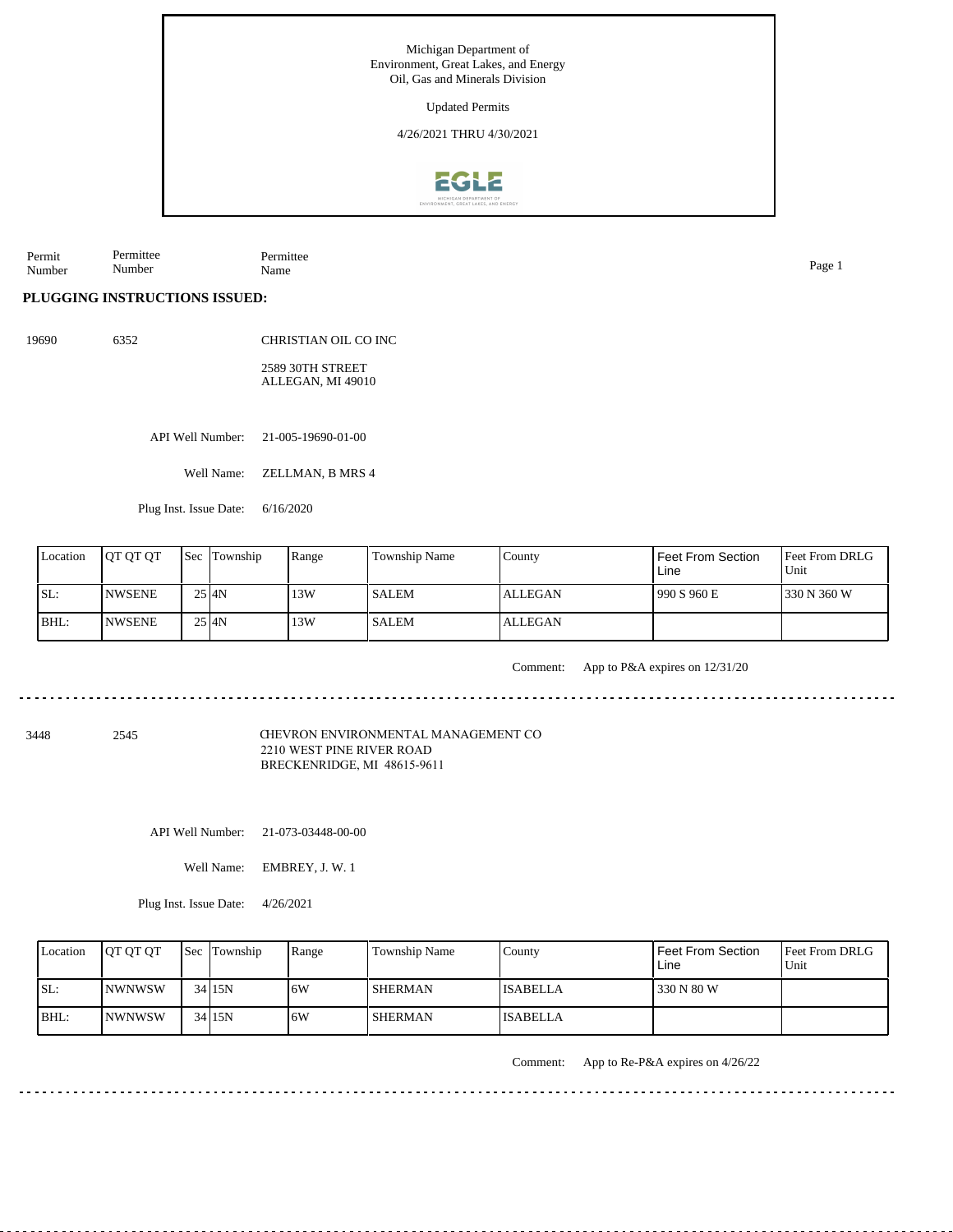3837 2545 Permit Number Permittee Number Permittee Name Page 2 CHEVRON ENVIRONMENTAL MANAGEMENT CO 2210 WEST PINE RIVER ROAD

API Well Number: 21-073-03837-00-00

Well Name: LEITER, CHARLES E 2

BRECKENRIDGE, MI 48615-9611

Plug Inst. Issue Date: 4/26/2021

| Location | <b>IOT OT OT</b> | <b>Sec Township</b> | Range | Township Name  | County          | <sup>I</sup> Feet From Section<br>Line | <b>Feet From DRLG</b><br>l Unit |
|----------|------------------|---------------------|-------|----------------|-----------------|----------------------------------------|---------------------------------|
| ISL:     | ISWNWNW          | $34$ 15N            | 16W   | <b>SHERMAN</b> | <b>ISABELLA</b> | 990 N 330 W                            | 1330 S 330 W                    |
| BHL:     | <b>SWNWNW</b>    | $34$ 15N            | 16W   | <b>SHERMAN</b> | <b>ISABELLA</b> |                                        |                                 |

. . . . . . . . . . . . . . . .

Comment: App to Re-P&A expires on 4/26/22

<u>. . . . . . . . . . . . . . .</u>

. . . . . . . . . . . . . . . . . . . .

42140 8080

V C P MICHIGAN, LLC

P. O. Box 977 Gaylord, MI 49734

API Well Number: 21-137-42140-00-00

Well Name: BREER C4-2

Plug Inst. Issue Date: 4/27/2021

|      | Location | <b>IOT OT OT</b> | <b>Sec Township</b> | Range | Township Name   | County         | <b>Feet From Section</b><br>Line | <b>Feet From DRLG</b><br>Unit |
|------|----------|------------------|---------------------|-------|-----------------|----------------|----------------------------------|-------------------------------|
| ISL: |          | <b>ISENESE</b>   | 2 I30N              | 1W    | <b>CHARLTON</b> | <b>IOTSEGO</b> | 705 N 614 E                      | 1606 S 614 E                  |
|      | BHL:     | <b>ISENESE</b>   | 2 I30N              | 1W    | <b>CHARLTON</b> | <b>IOTSEGO</b> |                                  |                               |

Comment: App to P&A expires on 4/27/22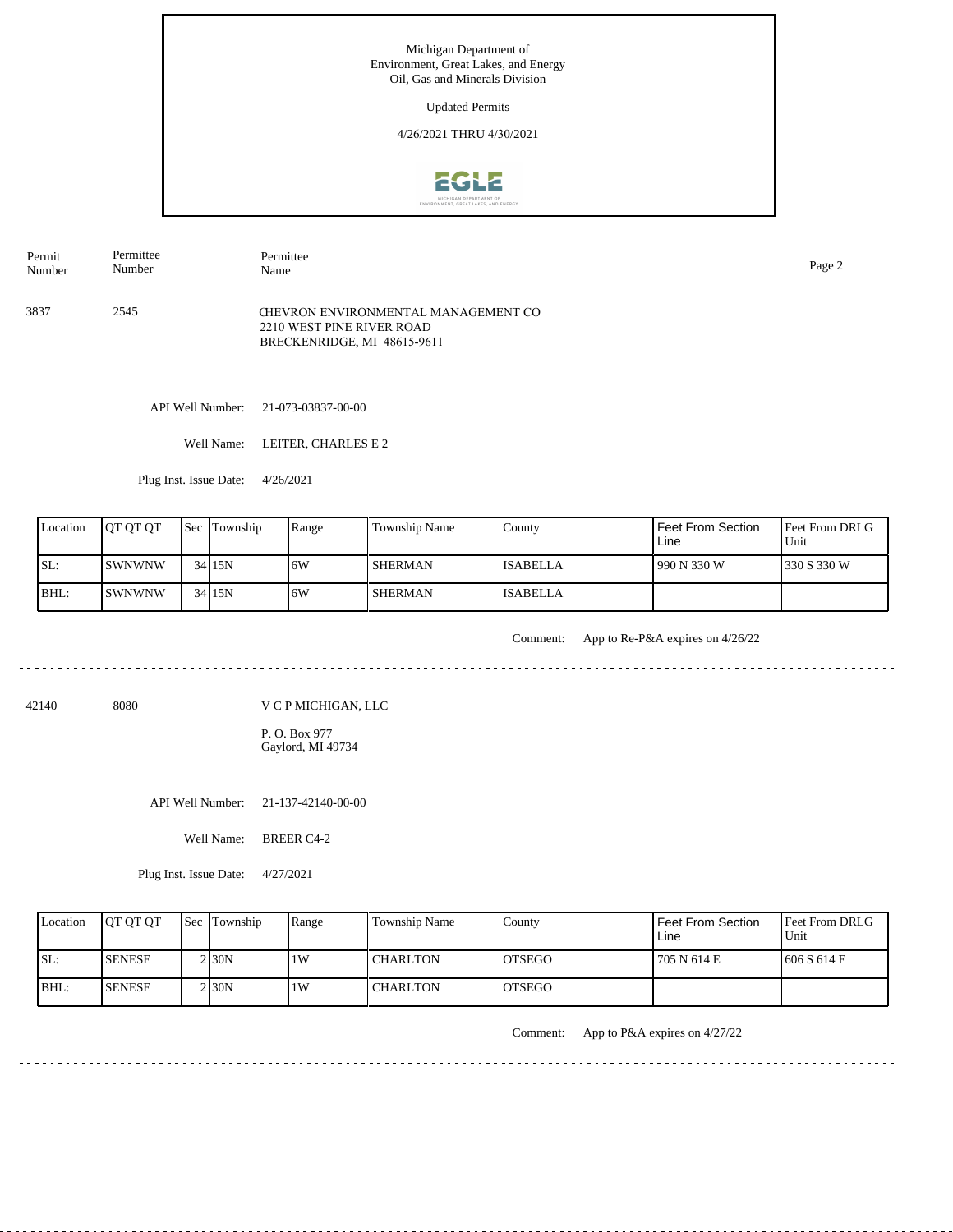| Permit<br>Number | Permittee<br>Number | Permittee<br>Name                   | Page 3 |
|------------------|---------------------|-------------------------------------|--------|
| 42141            | 8080                | V C P MICHIGAN, LLC                 |        |
|                  |                     | P.O. Box 977<br>Gaylord, MI 49734   |        |
|                  |                     | API Well Number: 21-137-42141-00-00 |        |

Well Name: BREER C3-2

Plug Inst. Issue Date: 4/27/2021

| Location | <b>OT OT OT</b> | <b>Sec Township</b> | Range | Township Name | County         | Feet From Section<br>Line | <b>Feet From DRLG</b><br>Unit |
|----------|-----------------|---------------------|-------|---------------|----------------|---------------------------|-------------------------------|
| SL:      | <b>INWNWSE</b>  | $2$ <sub>30</sub> N | 1W    | l CHARLTON    | IOTSEGO        | 413 N 410 W               | 1413 N 410 W                  |
| BHL:     | <b>INWNWSE</b>  | 2 <sub>130</sub> N  | 1W    | l CHARLTON    | <b>IOTSEGO</b> |                           |                               |

<u>. . . . . . . . . . . . . .</u>

Comment: App to P&A expires on 4/27/22

42142 8080

V C P MICHIGAN, LLC

P. O. Box 977 Gaylord, MI 49734

API Well Number: 21-137-42142-00-00

Well Name: BREER B3-2

Plug Inst. Issue Date: 4/27/2021

| Location | <b>IOT OT OT</b> | <b>Sec Township</b> | Range | Township Name   | County         | <b>Feet From Section</b><br>Line | <b>Feet From DRLG</b><br>Unit |
|----------|------------------|---------------------|-------|-----------------|----------------|----------------------------------|-------------------------------|
| ISL:     | <b>INWSWNE</b>   | 2 I 30 N            | 1W    | <b>CHARLTON</b> | IOTSEGO        | 1950 S 537 W                     | 1398 N 537 W                  |
| BHL:     | <b>INWSWNE</b>   | 2 I 30 N            | 1W    | <b>CHARLTON</b> | <b>IOTSEGO</b> |                                  |                               |

Comment: App to P&A expires on 4/27/22

. . . . . . . . . . . . . . . . . . . .

<u>. . . . . . . .</u>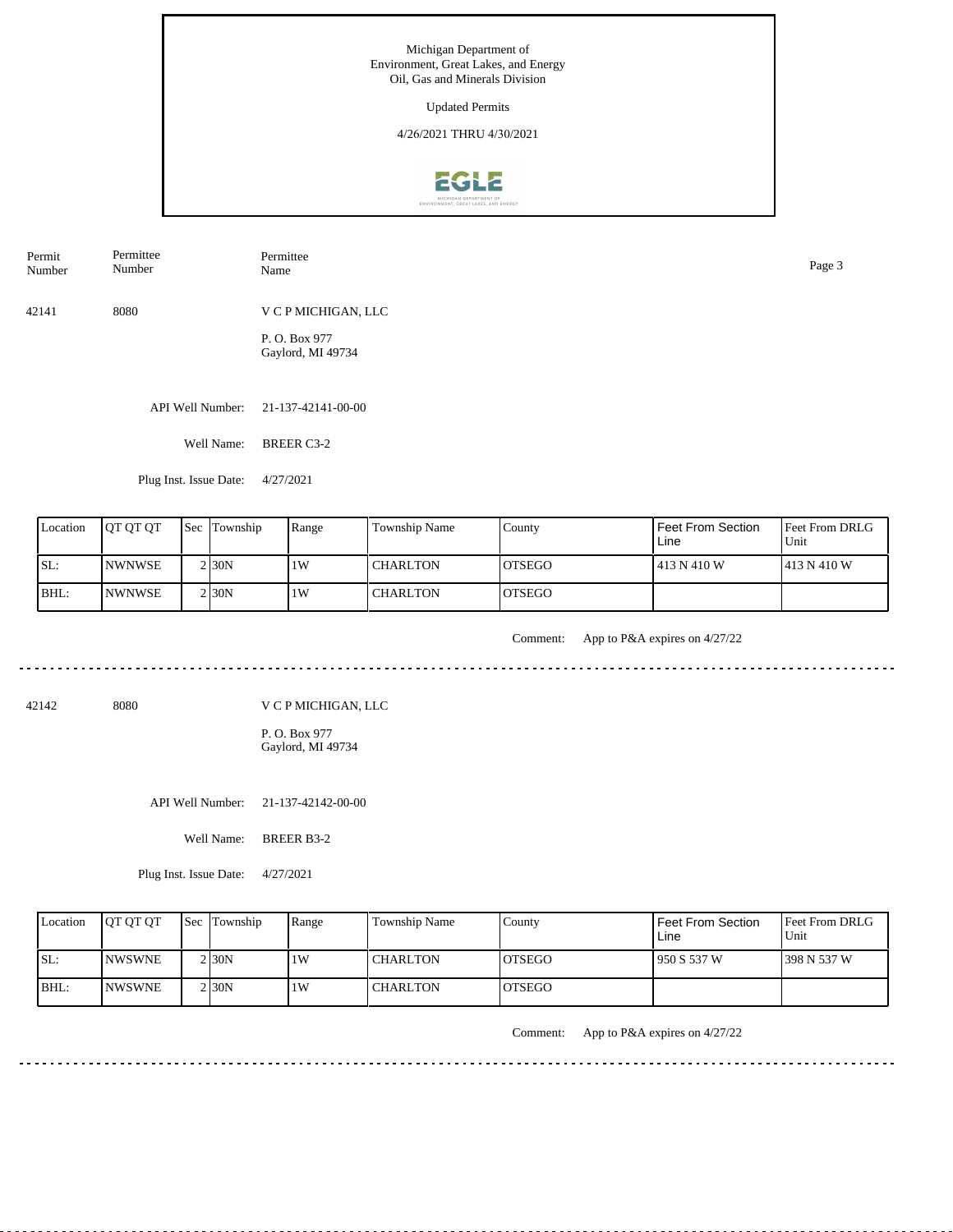| Permit<br>Number | Permittee<br>Number | Permittee<br>Name                  | Page 4 |
|------------------|---------------------|------------------------------------|--------|
| 42143            | 8080                | V C P MICHIGAN, LLC                |        |
|                  |                     | P. O. Box 977<br>Gaylord, MI 49734 |        |
|                  | API Well Number:    | 21-137-42143-00-00                 |        |

Well Name: BREER A3-2

Plug Inst. Issue Date: 4/27/2021

| Location | <b>IOT OT OT</b> | <b>Sec Township</b> | Range | Township Name | County         | Feet From Section<br>Line | Feet From DRLG<br>Unit |
|----------|------------------|---------------------|-------|---------------|----------------|---------------------------|------------------------|
| SL:      | <b>NENWNE</b>    | 2 <sub>130</sub> N  | 1W    | I CHARLTON    | IOTSEGO        | 513 N 846 W               | 1513 N 463 E           |
| BHL:     | <b>NENWNE</b>    | $2$ <sub>30</sub> N | 1W    | l CHARLTON    | <b>IOTSEGO</b> |                           |                        |

<u>. . . . . . . . . . . . . .</u>

Comment: App to P&A expires on 4/27/22

42143 8080

V C P MICHIGAN, LLC

P. O. Box 977 Gaylord, MI 49734

API Well Number: 21-137-42143-01-00

Well Name: BREER A3-2

Plug Inst. Issue Date: 4/27/2021

| Location | <b>IOT OT OT</b> | <b>Sec</b> Township | Range | Township Name   | County         | Feet From Section<br>Line | <b>Feet From DRLG</b><br>Unit |
|----------|------------------|---------------------|-------|-----------------|----------------|---------------------------|-------------------------------|
| SL:      | <b>INENWNE</b>   | 2 I 30 N            | 1W    | <b>CHARLTON</b> | IOTSEGO        | 513 N 846 W               | 1513 N 463 E                  |
| BHL:     | <b>INENWNE</b>   | 2 I 30 N            | 1 W   | <b>CHARLTON</b> | <b>IOTSEGO</b> |                           |                               |

Comment: App to P&A expires on 4/27/22

. . . . . . . . . . . . . . . . . . . .

<u>. . . . . . . . . . . . . . . . . . .</u>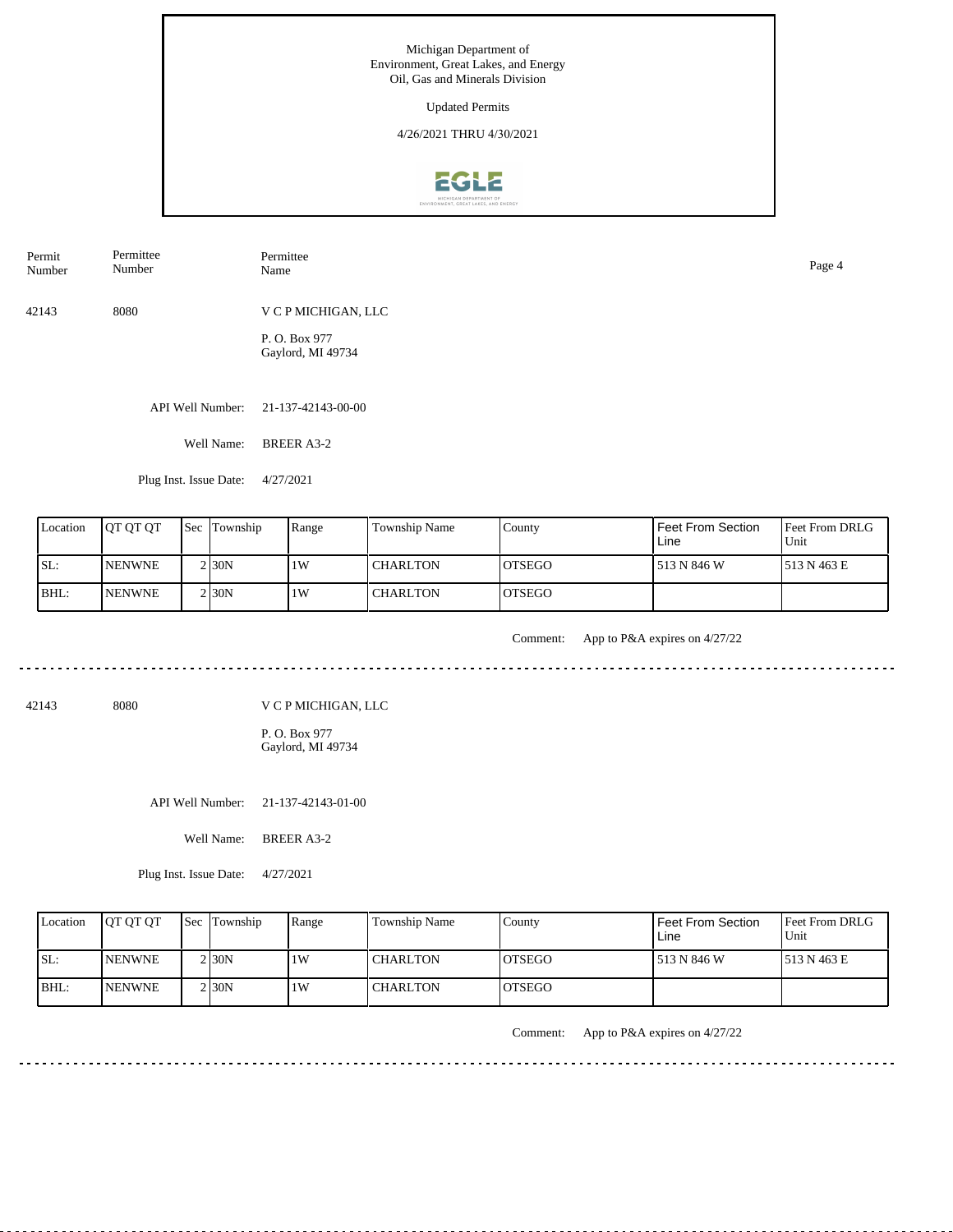| Permit<br>Number | Permittee<br>Number | Permittee<br>Name                 | Page 5 |
|------------------|---------------------|-----------------------------------|--------|
| 42149            | 8080                | V C P MICHIGAN, LLC               |        |
|                  |                     | P.O. Box 977<br>Gaylord, MI 49734 |        |
|                  | API Well Number:    | 21-137-42149-00-00                |        |
|                  | Well Name:          | <b>BREER D3-2</b>                 |        |

Plug Inst. Issue Date: 4/27/2021

| Location | <b>IOT OT OT</b> | <b>Sec Township</b> | Range | Township Name | County  | Feet From Section<br>Line | <b>Feet From DRLG</b><br>Unit |
|----------|------------------|---------------------|-------|---------------|---------|---------------------------|-------------------------------|
| ISL:     | <b>SESWSE</b>    | 2130N               | 1W    | I CHARLTON    | IOTSEGO | 552 S 704 W               | 1552 S 610 E                  |
| BHL:     | <b>ISESWSE</b>   | $2$ <sub>30</sub> N | 1W    | I CHARLTON    | IOTSEGO |                           |                               |

. . . . . . . . . . .

Comment: App to P&A expires on 4/27/22

42150 8080

V C P MICHIGAN, LLC

P. O. Box 977 Gaylord, MI 49734

API Well Number: 21-137-42150-00-00

Well Name: BREER D4-2

Plug Inst. Issue Date: 4/27/2021

| Location | <b>IOT OT OT</b> | <b>Sec</b> Township | Range | Township Name   | Countv         | Feet From Section<br>Line | <b>Feet From DRLG</b><br>Unit |
|----------|------------------|---------------------|-------|-----------------|----------------|---------------------------|-------------------------------|
| ISL:     | <b>INESESE</b>   | 2 30N               | 1W    | <b>CHARLTON</b> | <b>IOTSEGO</b> | 904 S 636 E               | 1408 N 636 E                  |
| BHL:     | <b>INESESE</b>   | $2$ <sub>30</sub> N | 1W    | <b>CHARLTON</b> | <b>IOTSEGO</b> |                           |                               |

Comment: App to P&A expires on 4/27/22

. . . . . . . . . . . . . . . . . . . .

<u>. . . . . . . .</u>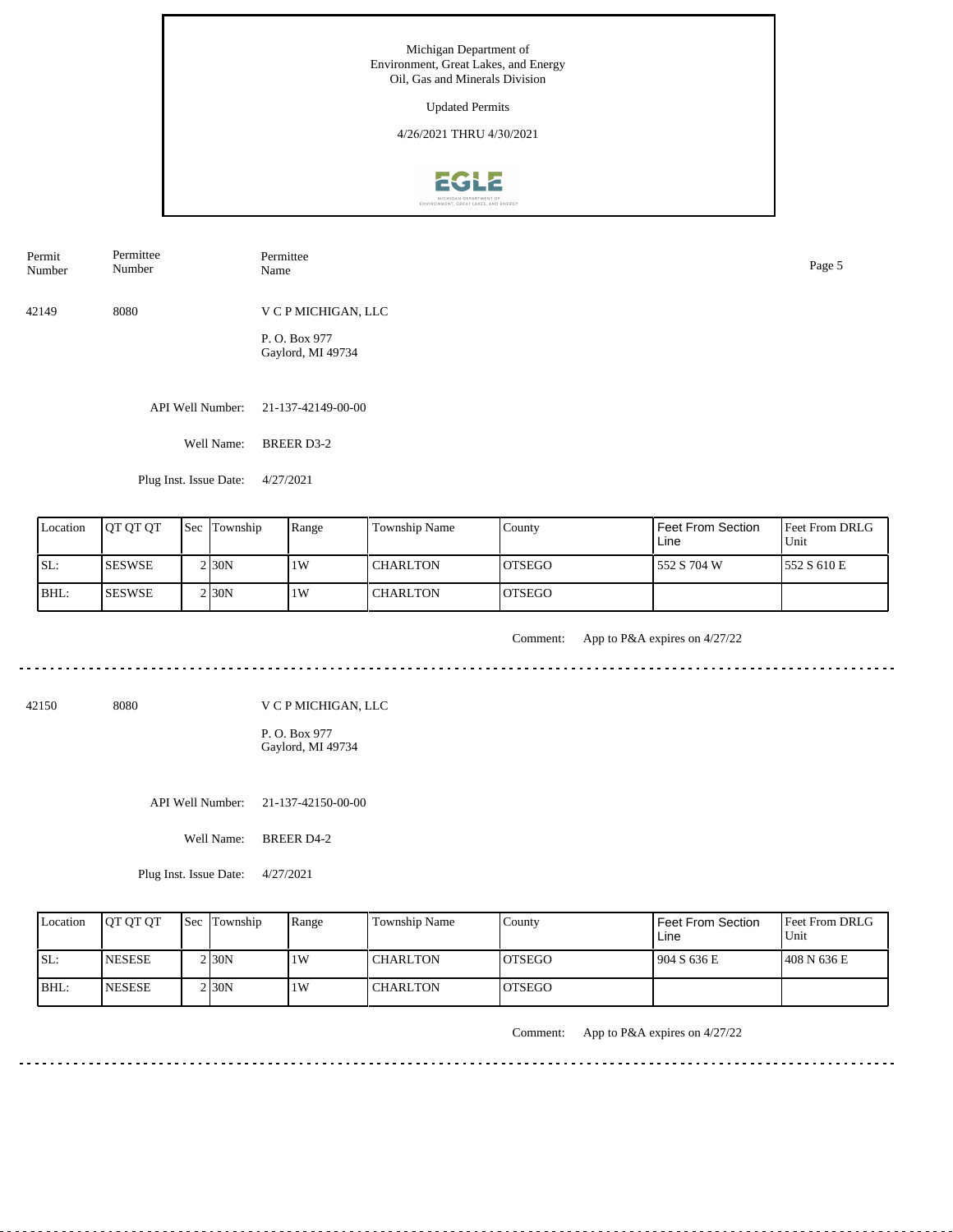| Permit<br>Number | Permittee<br>Number | Permittee<br>Name                  | Page 6 |
|------------------|---------------------|------------------------------------|--------|
| 42164            | 8080                | V C P MICHIGAN, LLC                |        |
|                  |                     | P. O. Box 977<br>Gaylord, MI 49734 |        |
|                  | API Well Number:    | 21-137-42164-00-00                 |        |
|                  | Well Name:          | <b>BREER A4-2</b>                  |        |

Plug Inst. Issue Date: 4/27/2021

| Location | <b>OT OT OT</b> | <b>Sec Township</b> | Range | Township Name | County         | Feet From Section<br>Line | <b>Feet From DRLG</b><br>Unit |
|----------|-----------------|---------------------|-------|---------------|----------------|---------------------------|-------------------------------|
| SL:      | <b>NENENE</b>   | 2 <sub>30</sub> N   | 1W    | I CHARLTON    | IOTSEGO        | 468 N 577 E               | 468 N 577 E                   |
| BHL:     | <b>NENENE</b>   | $2$ <sub>30</sub> N | 1W    | l CHARLTON    | <b>IOTSEGO</b> |                           |                               |

<u>. . . . . . . . . . . . . .</u>

Comment: App to P&A expires on 4/27/22

42164 8080

V C P MICHIGAN, LLC

P. O. Box 977 Gaylord, MI 49734

API Well Number: 21-137-42164-01-00

Well Name: BREER A4-2

Plug Inst. Issue Date: 4/27/2021

| Location    | <b>IOT OT OT</b> | <b>Sec Township</b> | Range | Township Name   | Countv         | <b>Feet From Section</b><br>Line | <b>Feet From DRLG</b><br>Unit |
|-------------|------------------|---------------------|-------|-----------------|----------------|----------------------------------|-------------------------------|
| SL:         | <b>INENENE</b>   | 2 I30N              | 1W    | <b>CHARLTON</b> | <b>IOTSEGO</b> | 468 N 577 E                      | 468 N 577 E                   |
| <b>BHL:</b> | <b>INENENE</b>   | 2 I 30 N            | 1W    | <b>CHARLTON</b> | <b>IOTSEGO</b> |                                  |                               |

Comment: App to P&A expires on 4/27/22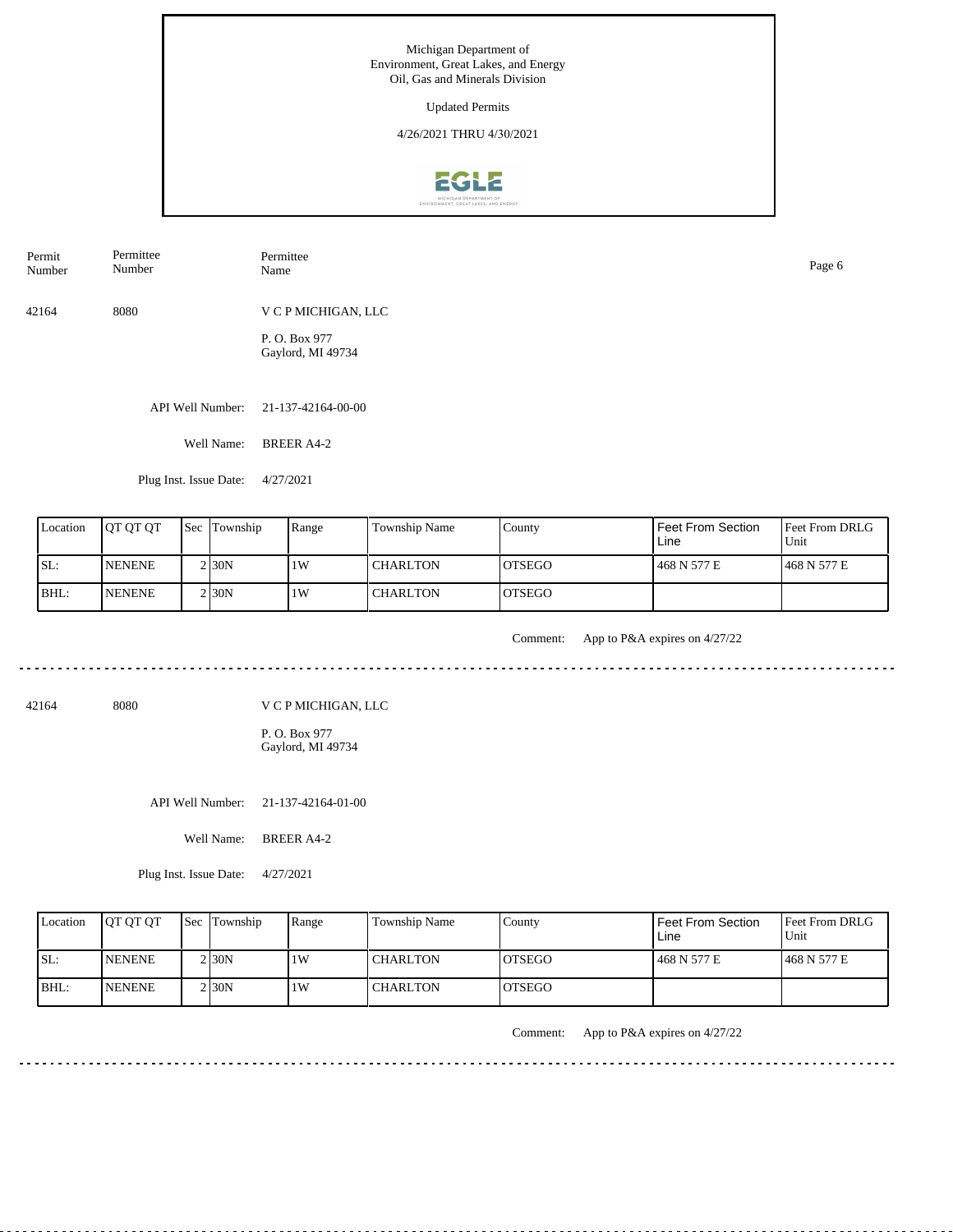Updated Permits

4/26/2021 THRU 4/30/2021



Permit Number Permittee Number

42445 4785 S R W INC 10691 EAST CARTER ROAD SUITE 201 TRAVERSE CITY, MI 49684

API Well Number: 21-137-42445-00-00

Well Name: MEASELL ET AL 33-34

Permittee

Plug Inst. Issue Date: 4/27/2021

| Location | <b>OT OT OT</b> | <b>Sec Township</b> | Range | Township Name | County         | <b>Feet From Section</b><br>Line | <b>Feet From DRLG</b><br>Unit |
|----------|-----------------|---------------------|-------|---------------|----------------|----------------------------------|-------------------------------|
| SL:      | <b>SENWSE</b>   | 34 29N              | 3W    | OTSEGO LAKE   | <b>LOTSEGO</b> | 1675 N 661 W                     | $1663$ S 559 E                |
| BHL:     | <b>ISENWSE</b>  | 34 29N              | 13W   | OTSEGO LAKE   | <b>LOTSEGO</b> |                                  |                               |

<u>. . . . . . . . .</u>

Comment: App to P&A expires on 4/27/22

55832 6361

RIVERSIDE ENERGY MICHIGAN LLC 10691 EAST CARTER ROAD SUITE 201 TRAVERSE CITY, MI 49684

API Well Number: 21-009-55832-00-00

Well Name: STATE WARNER & SZCZEPANIAK D3-24

Plug Inst. Issue Date: 4/23/2021

| Location | <b>OT OT OT</b> | <b>Sec Township</b> | Range | Township Name | Countv        | <b>Feet From Section</b><br>Line | <b>Feet From DRLG</b><br>Unit |
|----------|-----------------|---------------------|-------|---------------|---------------|----------------------------------|-------------------------------|
| SL:      | <b>ISESWSE</b>  | 24131N              | 5W    | WARNER        | <b>ANTRIM</b> | 475 S 1626 E                     | 475 S 330 E                   |
| BHL:     | <b>ISESWSE</b>  | 24 31N              | .5W   | <b>WARNER</b> | <b>ANTRIM</b> |                                  |                               |

Comment: App to P&A expires on 4/23/22

Name Page 7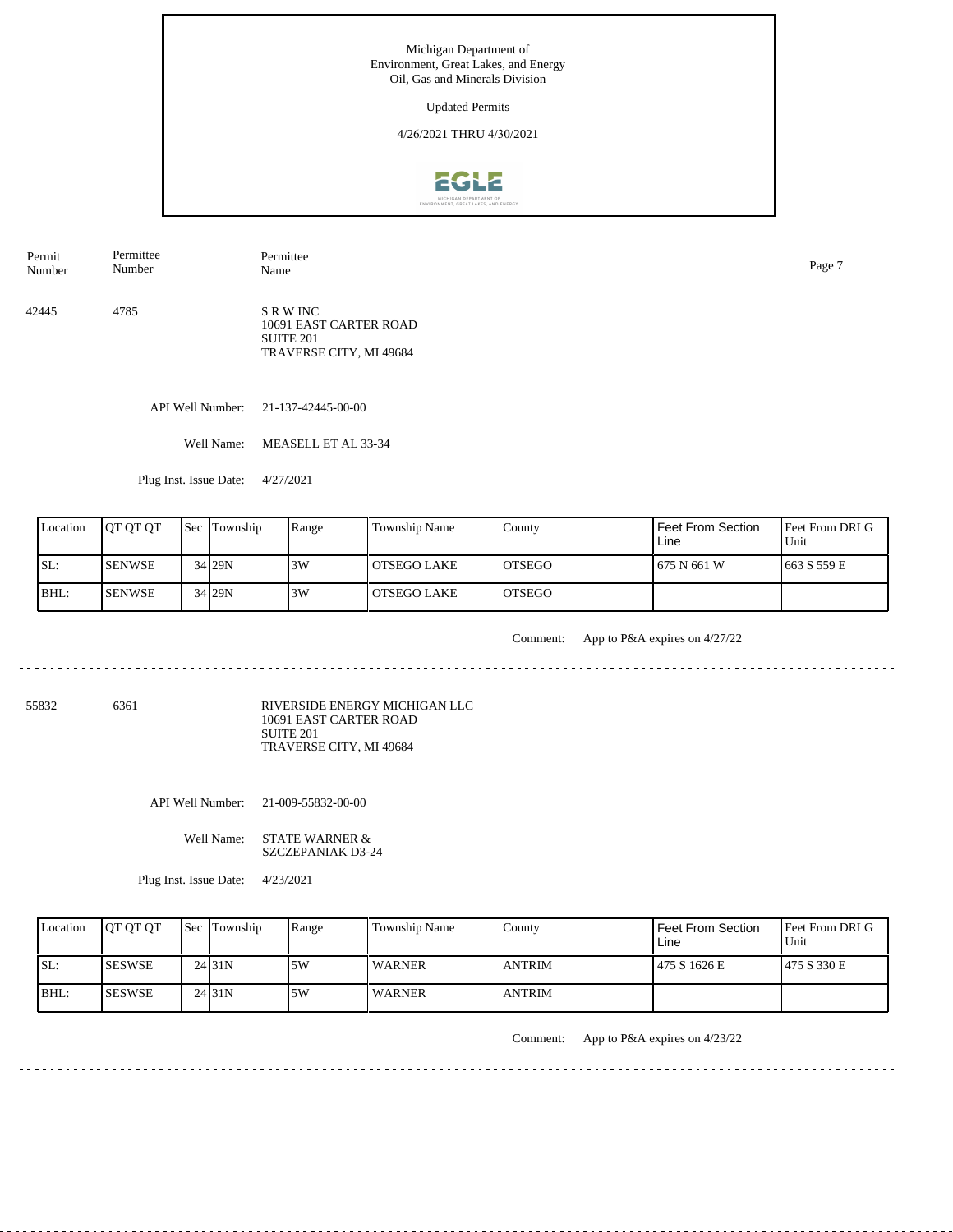Updated Permits

4/26/2021 THRU 4/30/2021



Permit Number Permittee Number Permittee<br>Name Name Page 8

**RECORD OF WELL PLUGGING:**

50983 6361 RIVERSIDE ENERGY MICHIGAN LLC 10691 EAST CARTER ROAD SUITE 201 TRAVERSE CITY, MI 49684

API Well Number: 21-007-50983-00-00

Well Name: GRUGEN 14-26

Plugging Date: 4/26/2021

| Location | <b>IOT OT OT</b> | <b>Sec Township</b> | Range | Township Name | County        | <b>Feet From Section</b><br>Line | <b>Feet From DRLG</b><br>Unit |
|----------|------------------|---------------------|-------|---------------|---------------|----------------------------------|-------------------------------|
| SL:      | <b>SESESW</b>    | 26 <sub>130</sub> N | 6E    | WILSON        | <b>ALPENA</b> | 345 S 380 E                      | 1345 S 380 E                  |
| BHL:     | <b>SESESW</b>    | 26 <sub>130</sub> N | 6E    | WILSON        | <b>ALPENA</b> |                                  |                               |

 $\sim$   $\sim$   $\sim$   $\sim$   $\sim$ 

 $\sim$   $\sim$   $\sim$   $\sim$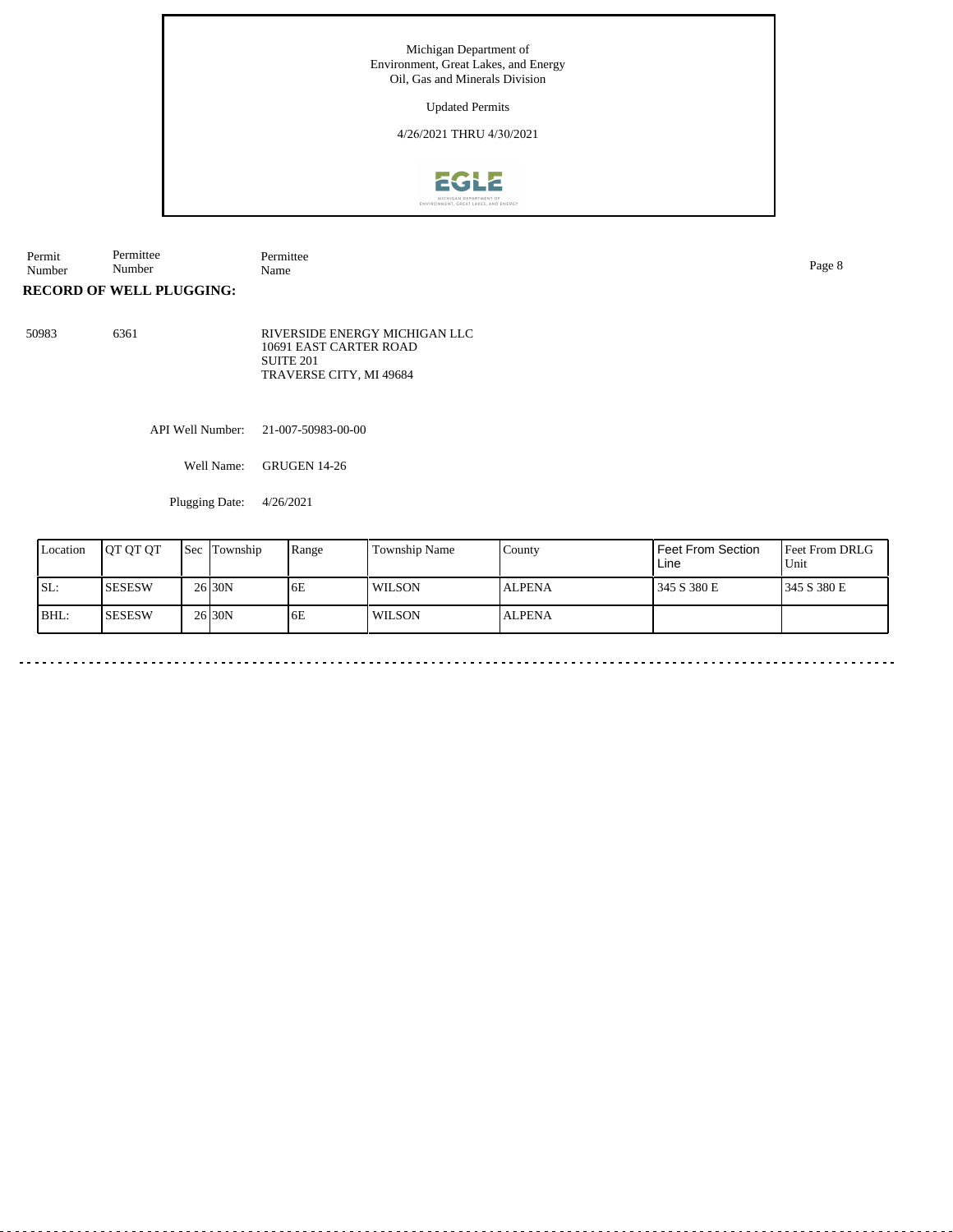Updated Permits

4/26/2021 THRU 4/30/2021



Permit Number Permittee Number Permittee Name Page 9

# **APPLICATIONS TO CHANGE WELL STATUS:**

32048 5095

OMIMEX ENERGY INC

7950 JOHN T. WHITE ROAD FT WORTH, TX 76120

API Well Number: 21-065-32048-00-00

Well Name: REESE 6-2

Approval Date: 4/26/2021

| Location         | QT QT QT      |  | Sec Township                                            | Range                       | Township Name   | County                    | <b>Feet From Section</b><br>Line | Feet From DRLG<br>Unit |
|------------------|---------------|--|---------------------------------------------------------|-----------------------------|-----------------|---------------------------|----------------------------------|------------------------|
| SL:              | <b>NESESW</b> |  | $16$  1N                                                | 2W                          | <b>ONONDAGA</b> | <b>INGHAM</b>             | 700 S 475 E                      |                        |
| BHL:             | <b>NESESW</b> |  | $16$   $1$ N                                            | 2W                          | <b>ONONDAGA</b> | <b>INGHAM</b>             |                                  |                        |
| Proposed Rework: |               |  | Temporarily Abandoned                                   |                             |                 | Comment:                  | ACOWS for TA expires on 3/31/22  |                        |
| 7772<br>41269    |               |  | 12012 Wickchester<br>Suite 300<br>Houston, TX 77079 USA | LAMBDA ENERGY RESOURCES LLC |                 |                           |                                  |                        |
|                  |               |  | API Well Number:                                        | 21-093-41269-00-00          |                 |                           |                                  |                        |
|                  |               |  | Well Name:                                              | <b>SWAN 1-11</b>            |                 | True Vertical Depth: 4201 |                                  |                        |
|                  |               |  | Approval Date:                                          | 4/28/2021                   |                 |                           |                                  |                        |
|                  |               |  |                                                         |                             |                 |                           |                                  |                        |

| Location | <b>IOT OT OT</b> | <b>Sec</b> | Township | Range | <b>Township Name</b> | County             | l Feet From Section<br>Line | <b>Feet From DRLG</b><br>Unit |
|----------|------------------|------------|----------|-------|----------------------|--------------------|-----------------------------|-------------------------------|
| SL:      | <b>INWSENE</b>   |            | l I2N    | 6E    | <b>BRIGHTON</b>      | <b>ILIVINGSTON</b> | 665 S 1270 E                |                               |
| IBHL:    | <b>ISENWSE</b>   |            | 12N      | 6E    | <b>BRIGHTON</b>      | <b>LIVINGSTON</b>  | 705 N 755 W                 | 1605 S 555 E                  |

Temporarily Abandoned

Proposed Rework: Temporarily Abandoned Comment: ACOWS for TA expires on  $3/31/22$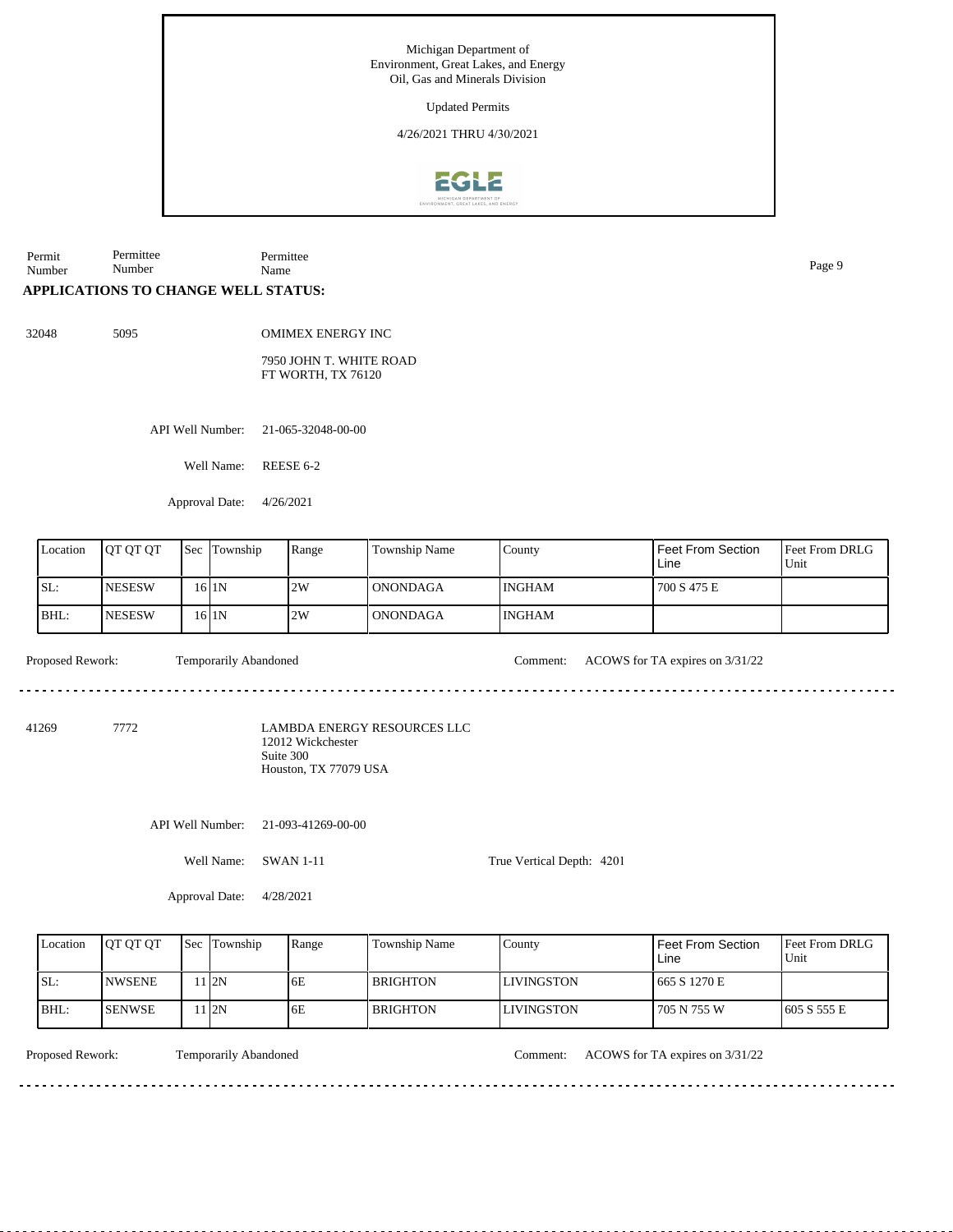API Well Number: 21-093-41269-01-00 Well Name: SWAN 1-11 HD1 Approval Date: 4/28/2021 True Vertical Depth: 3993 41269 7772 LAMBDA ENERGY RESOURCES LLC 12012 Wickchester Suite 300 Houston, TX 77079 USA Number Number Permittee Name Page 10

| Location | <b>JOT OT OT</b> | l Sec | Township | Range | <b>Township Name</b> | County            | Feet From Section<br>Line | <b>Feet From DRLG</b><br>Unit |
|----------|------------------|-------|----------|-------|----------------------|-------------------|---------------------------|-------------------------------|
| SL:      | <b>INWSENE</b>   |       | 112N     | 6E    | l BRIGHTON-          | <b>LIVINGSTON</b> | 2020 N 1285 E             |                               |
| BHL:     | <b>INWSWSE</b>   |       | 112N     | 6E    | l BRIGHTON-          | <b>LIVINGSTON</b> | 677 S 2317 E              | 1971 N 1018 E                 |

Temporarily Abandoned

<u>. . . . . . .</u>

Proposed Rework: Temporarily Abandoned Comment: ACOWS for TA expires on  $3/31/22$ 

41852 7772

Permit

Permittee

LAMBDA ENERGY RESOURCES LLC 12012 Wickchester Suite 300 Houston, TX 77079 USA

API Well Number: 21-093-41852-00-00

Well Name: CAID 1-11

True Vertical Depth: 4154

Approval Date: 4/28/2021

| Location | <b>IOT OT OT</b> | <b>Sec Township</b> | Range | Township Name   | Countv     | l Feet From Section_<br>Line | Feet From DRLG<br>Unit |
|----------|------------------|---------------------|-------|-----------------|------------|------------------------------|------------------------|
| ISL:     | <b>INWSESW</b>   | 1 I 2 N             | 6E    | <b>BRIGHTON</b> | LIVINGSTON | 1765 S 700 E                 |                        |
| IBHL:    | <b>INESWSE</b>   | 1 I 2 N             | 6E    | <b>BRIGHTON</b> | LIVINGSTON | 1701 S 755 W                 | 1701 S 540 E           |

<u> - - - - - - - - -</u>

Temporarily Abandoned

Proposed Rework: Temporarily Abandoned Comment: ACOWS for TA expires on  $3/31/22$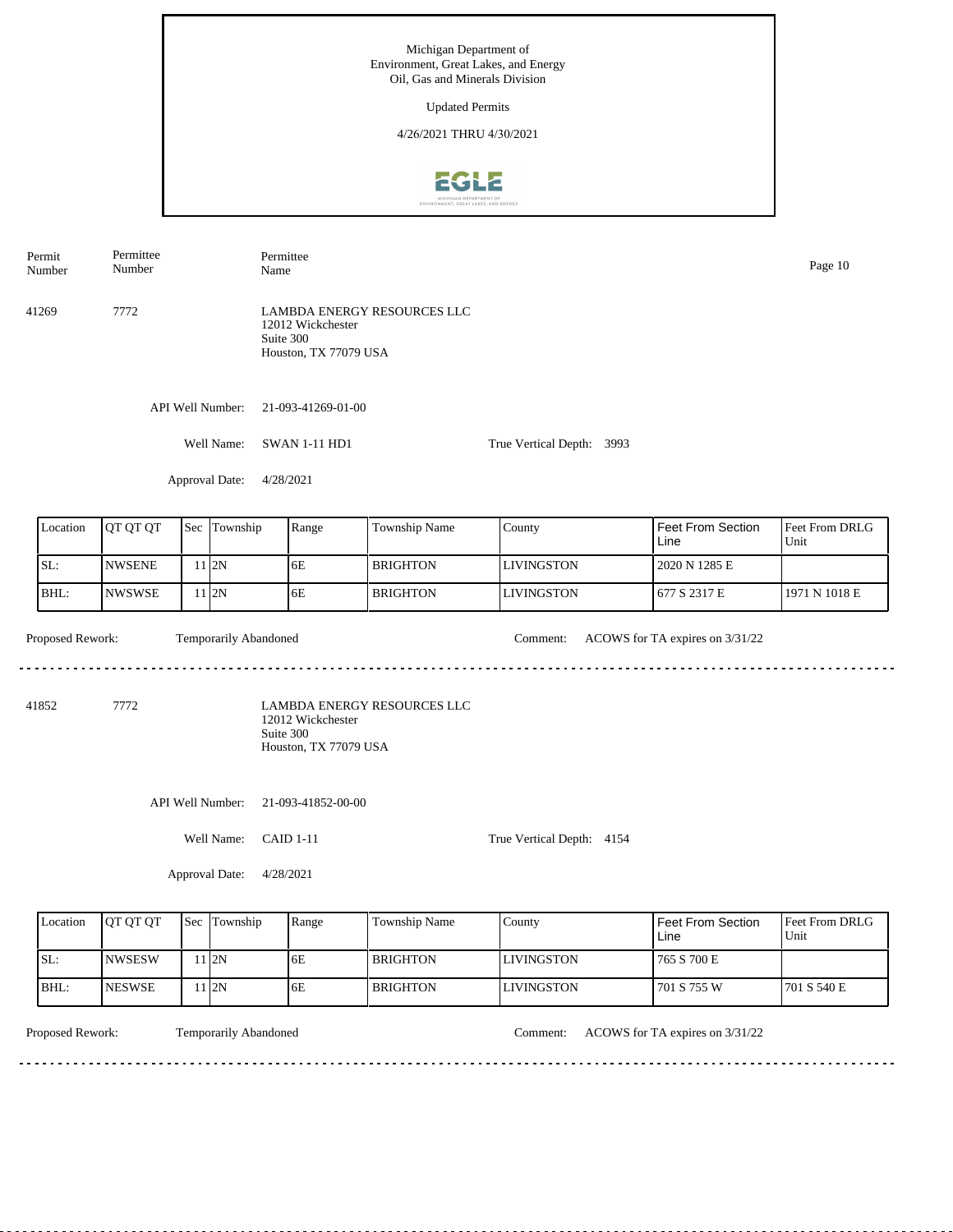Updated Permits

4/26/2021 THRU 4/30/2021



44185 6361 RIVERSIDE ENERGY MICHIGAN LLC 10691 EAST CARTER ROAD SUITE 201 TRAVERSE CITY, MI 49684 Permit Number Permittee Number Permittee Name Page 11

API Well Number: 21-009-44185-00-00

Well Name: STATE WARNER ET AL B3-35

Approval Date: 4/23/2021

| Location | <b>OT OT OT</b> | <b>Sec</b> | Township | Range | Township Name | County        | Feet From Section<br>Line | <b>Feet From DRLG</b><br>Unit |
|----------|-----------------|------------|----------|-------|---------------|---------------|---------------------------|-------------------------------|
| ISL:     | <b>NWSWNE</b>   |            | 35 31N   | .5W   | <b>WARNER</b> | <b>ANTRIM</b> | 994 S 330 W               | 1330 N 330 W                  |
| BHL:     | <b>NWSWNE</b>   |            | 35 31N   | 5W    | <b>WARNER</b> | <b>ANTRIM</b> |                           |                               |

<u>. . . . . . . .</u>

Proposed Rework: Temporarily Abandoned Comment: ACOWS for TA expires on  $4/23/22$ 

. . . . . . . . . . . . . .

48908 6361

RIVERSIDE ENERGY MICHIGAN LLC 10691 EAST CARTER ROAD SUITE 201 TRAVERSE CITY, MI 49684

API Well Number: 21-007-48908-00-00

Well Name: STATE OSSINEKE A3-10

Approval Date: 4/28/2021

| Location    | <b>OT OT OT</b> | <b>Sec Township</b> | Range | Township Name   | County        | Feet From Section<br>Line | <b>Feet From DRLG</b><br>Unit |
|-------------|-----------------|---------------------|-------|-----------------|---------------|---------------------------|-------------------------------|
| ISL:        | <b>INENWNE</b>  | 10 <sub>29N</sub>   | 6E    | <b>OSSINEKE</b> | <b>ALPENA</b> | 350 N 966 W               | 1350 N 350 E                  |
| <b>BHL:</b> | <b>INENWNE</b>  | 10129N              | 6E    | <b>OSSINEKE</b> | <b>ALPENA</b> |                           |                               |

<u> - - - - - - - - -</u>

Proposed Rework: Temporarily Abandoned Comment: ACOWS for TA expires on  $3/31/22$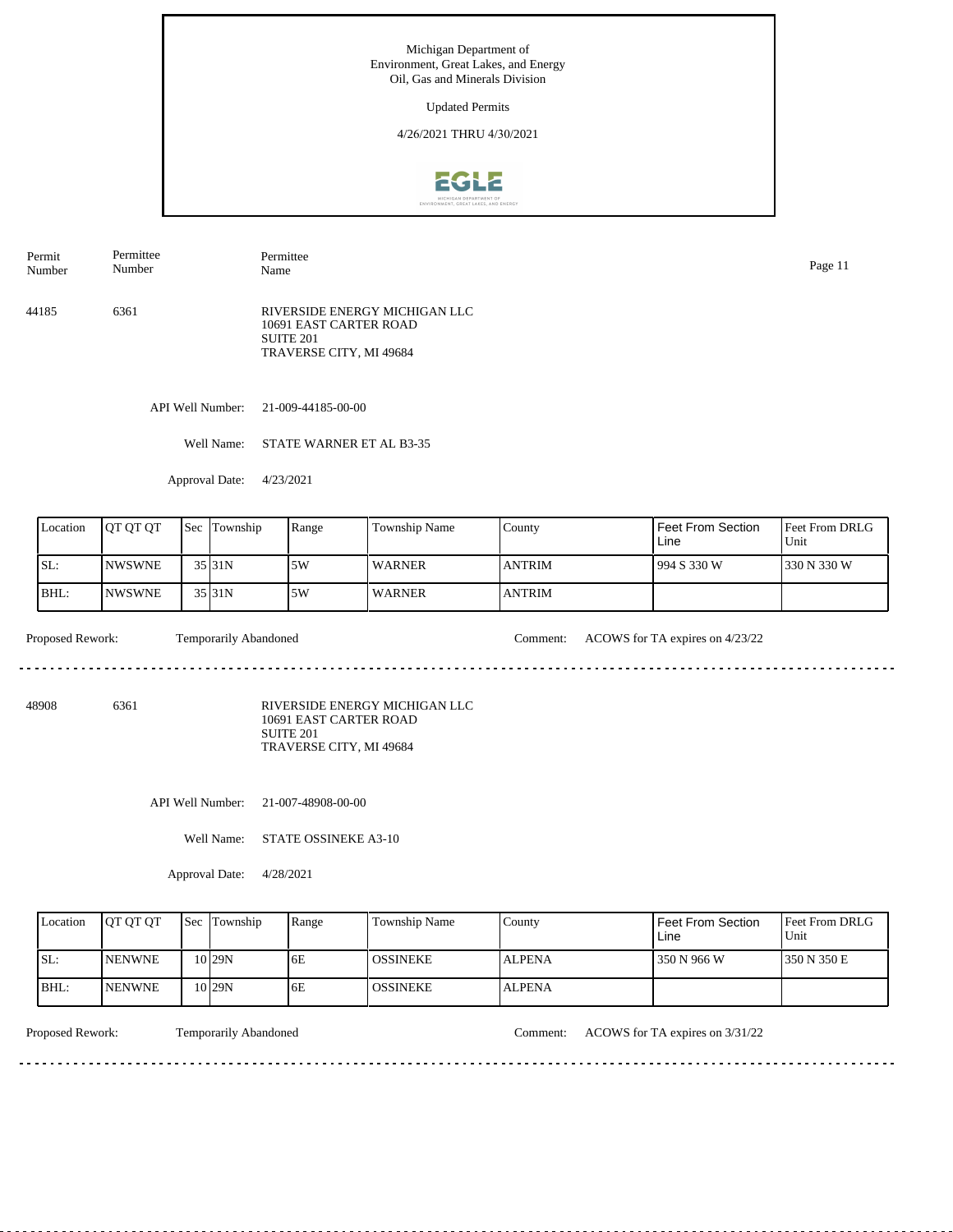Updated Permits

4/26/2021 THRU 4/30/2021



49117 6361 RIVERSIDE ENERGY MICHIGAN LLC 10691 EAST CARTER ROAD SUITE 201 TRAVERSE CITY, MI 49684 Permit Number Permittee Number Permittee Name Page 12

API Well Number: 21-007-49117-00-00

Well Name: STATE OSSINEKE D1-2

Approval Date: 4/28/2021

| Location | <b>OT OT OT</b> | <b>Sec</b> | Township           | Range | <b>Township Name</b> | County        | Feet From Section<br>Line | <b>Feet From DRLG</b><br>Unit |
|----------|-----------------|------------|--------------------|-------|----------------------|---------------|---------------------------|-------------------------------|
| SL:      | <b>SESWSW</b>   |            | 2 <sub>129</sub> N | 6E    | <b>LOSSINEKE</b>     | <b>ALPENA</b> | 376 S 665 W               | 1376 S 658 E                  |
| BHL:     | <b>ISESWSW</b>  |            | 2 <sub>129</sub> N | 6E    | <b>OSSINEKE</b>      | <b>ALPENA</b> |                           |                               |

<u>. . . . . . .</u>

Proposed Rework: Temporarily Abandoned Comment: ACOWS for TA expires on  $3/31/22$ 

<u>. . . . . . . . . . . . .</u>

49118 6361

RIVERSIDE ENERGY MICHIGAN LLC 10691 EAST CARTER ROAD SUITE 201 TRAVERSE CITY, MI 49684

API Well Number: 21-007-49118-00-00

Well Name: STATE OSSINEKE C4-3

Approval Date: 4/28/2021

| Location | <b>IOT OT OT</b> | <b>Sec</b> Township | Range | Township Name   | County        | Feet From Section<br>Line | <b>Feet From DRLG</b><br>Unit |
|----------|------------------|---------------------|-------|-----------------|---------------|---------------------------|-------------------------------|
| ISL:     | <b>SENESE</b>    | 3 I29N              | 6E    | <b>OSSINEKE</b> | <b>ALPENA</b> | 978 N 337 E               | 1346 S 337 E                  |
| IBHL:    | <b>ISENESE</b>   | 3 I29N              | 6E    | <b>OSSINEKE</b> | <b>ALPENA</b> |                           |                               |

<u> - - - - - - - - -</u>

Proposed Rework: Temporarily Abandoned Comment: ACOWS for TA expires on  $3/31/22$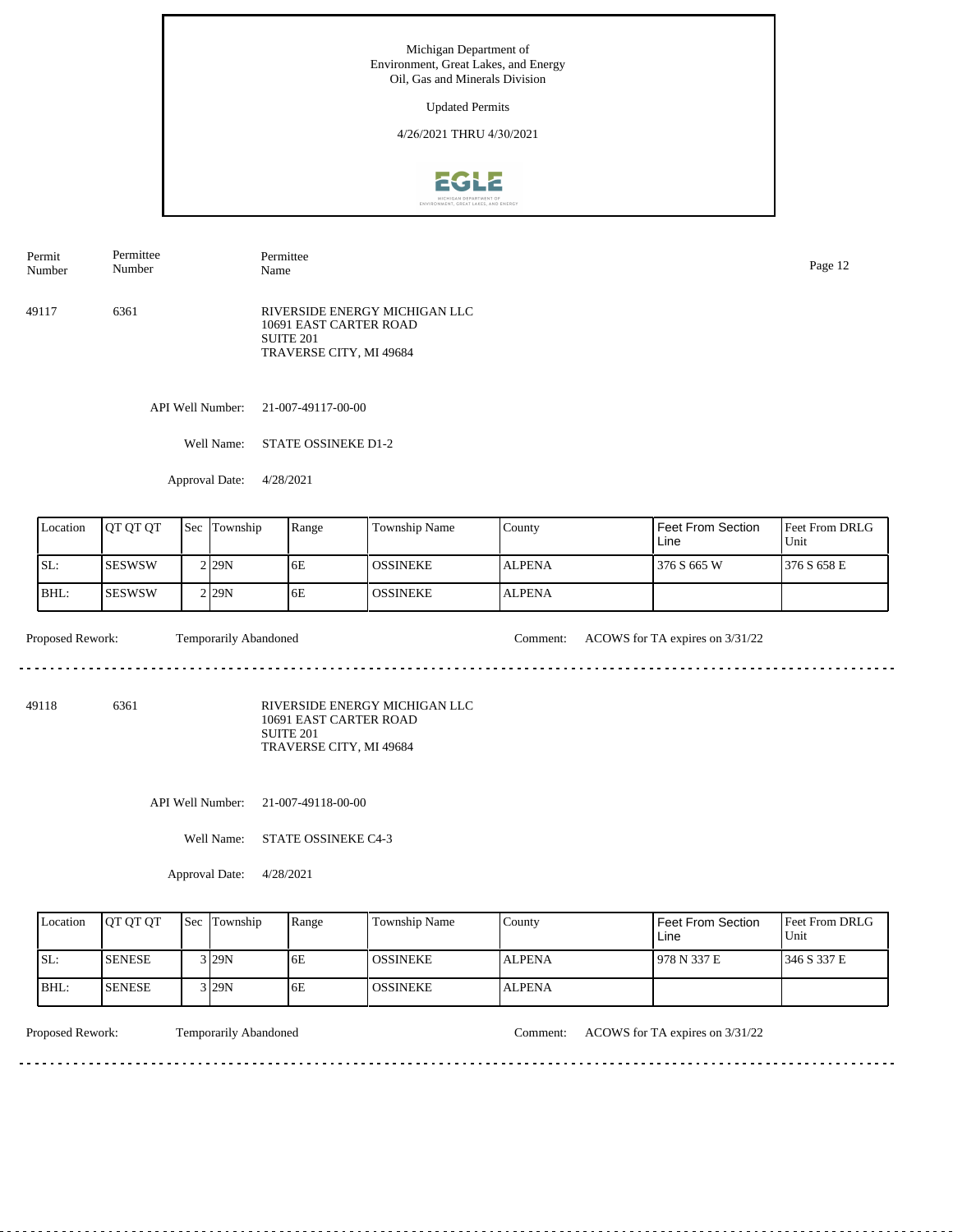Updated Permits

4/26/2021 THRU 4/30/2021



49237 6361 RIVERSIDE ENERGY MICHIGAN LLC 10691 EAST CARTER ROAD SUITE 201 TRAVERSE CITY, MI 49684 Permit Number Permittee Number Permittee Page 13<br>Name Page 13

API Well Number: 21-007-49237-00-00

Well Name: STATE OSSINEKE A1-2

Approval Date: 4/28/2021

| Location | <b>IOT OT OT</b> | 'Sec | Township          | Range | Township Name | County        | Feet From Section<br>Line | <b>Feet From DRLG</b><br>Unit |
|----------|------------------|------|-------------------|-------|---------------|---------------|---------------------------|-------------------------------|
| ISL:     | ISWNWNW          |      | 2 <sub>129N</sub> | 6E    | I OSSINEKE.   | <b>ALPENA</b> | l 872 N 441 W             | 1482 S 441 W                  |
| BHL:     | ISWNWNW          |      | 2 <sub>29N</sub>  | 6E    | I OSSINEKE.   | <b>ALPENA</b> |                           |                               |

<u>. . . . . . .</u>

Proposed Rework: Temporarily Abandoned Comment: ACOWS for TA expires on  $3/31/22$ 

<u>. . . . . . . . . . .</u>

50346 6361

RIVERSIDE ENERGY MICHIGAN LLC 10691 EAST CARTER ROAD SUITE 201 TRAVERSE CITY, MI 49684

API Well Number: 21-009-50346-00-00

Well Name: STATE WARNER A2-10

Approval Date: 4/23/2021

| Location | <b>IOT OT OT</b> | <b>Sec Township</b> | Range | Township Name | County         | Feet From Section<br>∟ine | <b>Feet From DRLG</b><br>Unit |
|----------|------------------|---------------------|-------|---------------|----------------|---------------------------|-------------------------------|
| ISL:     | <b>INWNENW</b>   | $10$ <sub>31N</sub> | 5W    | <b>WARNER</b> | <b>ANTRIM</b>  | 400 N 920 E               |                               |
| BHL:     | <b>INWNENW</b>   | $10$ <sub>31N</sub> | 5W    | <b>WARNER</b> | <b>LANTRIM</b> |                           |                               |

Proposed Rework: Temporarily Abandoned Comment: ACOWS for TA expires on  $4/23/22$ 

<u> - - - - - - - - -</u>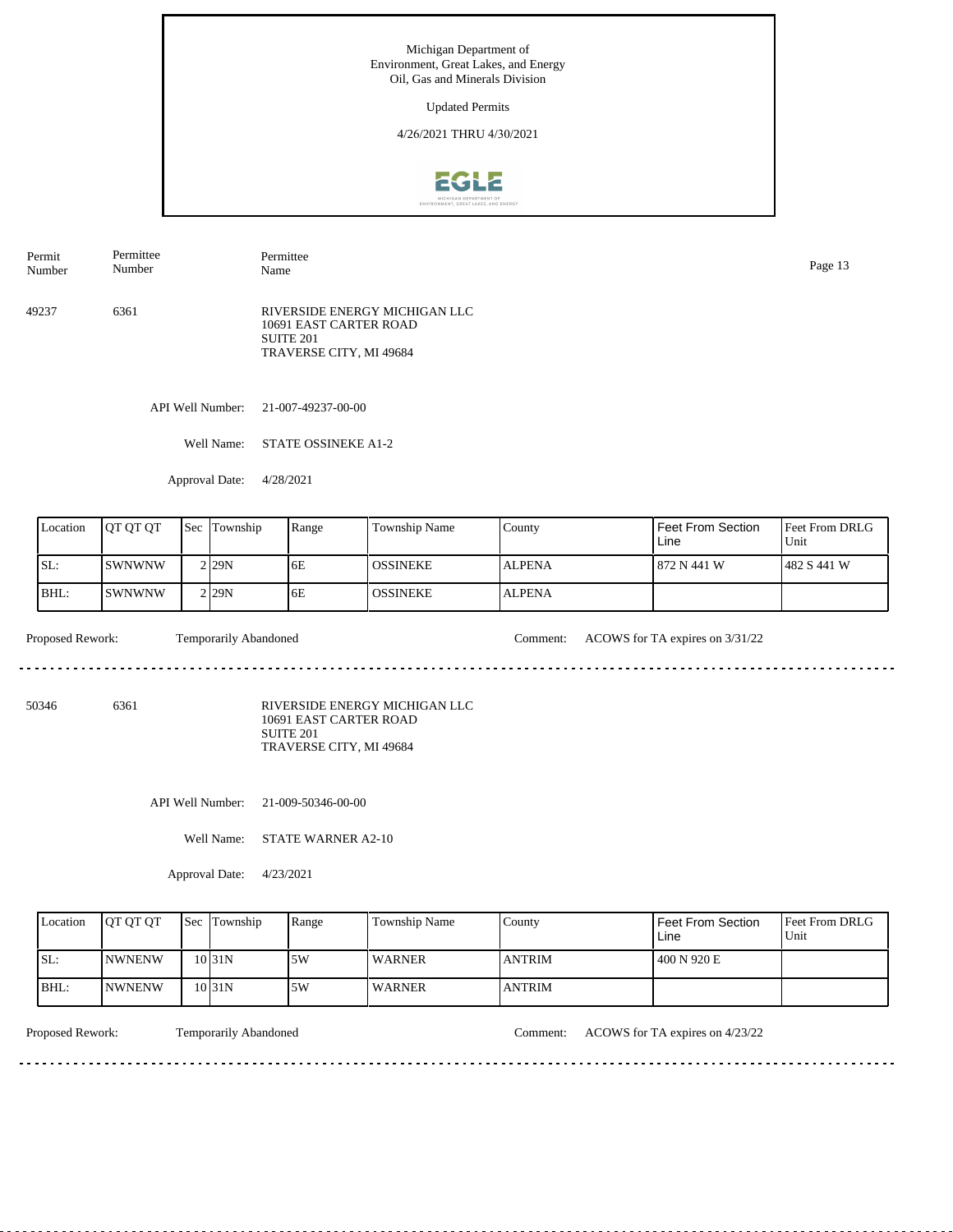| Permit<br>Number | Permittee<br>Number |     | Permittee<br>Name |                                                                           |               |                      |      |                           | Page 14             |
|------------------|---------------------|-----|-------------------|---------------------------------------------------------------------------|---------------|----------------------|------|---------------------------|---------------------|
| 61369            | 5095                |     |                   | <b>OMIMEX ENERGY INC</b><br>7950 JOHN T. WHITE ROAD<br>FT WORTH, TX 76120 |               |                      |      |                           |                     |
|                  |                     |     | API Well Number:  | 21-065-28659-02-00                                                        |               |                      |      |                           |                     |
|                  |                     |     | Well Name:        | <b>COX HEIRS UNIT 1 HD2</b>                                               |               | True Vertical Depth: | 3667 |                           |                     |
|                  |                     |     | Approval Date:    | 4/26/2021                                                                 |               |                      |      |                           |                     |
| Location         | QT QT QT            | Sec | Township          | Range                                                                     | Township Name | County               |      | Feet From Section<br>Line | Feet From D<br>Unit |

| Location | <b>IOT OT OT</b> |                   | <b>Sec Township</b> | Range | <b>Township Name</b> | County        | Feet From Section<br>Line | <b>Feet From DRLG</b><br>Unit |
|----------|------------------|-------------------|---------------------|-------|----------------------|---------------|---------------------------|-------------------------------|
| SL:      | ISWNESW          | 21 <sub>I1N</sub> |                     | 2W    | l ONONDAGA           | <b>INGHAM</b> | 1680 S 1980 W             |                               |
| BHL:     | <b>INWNWSW</b>   |                   | $21$  1N            | 2W    | <b>ONONDAGA</b>      | <b>INGHAM</b> | 2681 S 354 W              | 14001 S 354 W                 |

Temporarily Abandoned a dia dia dia dia

Proposed Rework: Temporarily Abandoned Comment: ACOWS for TA expires on  $3/31/22$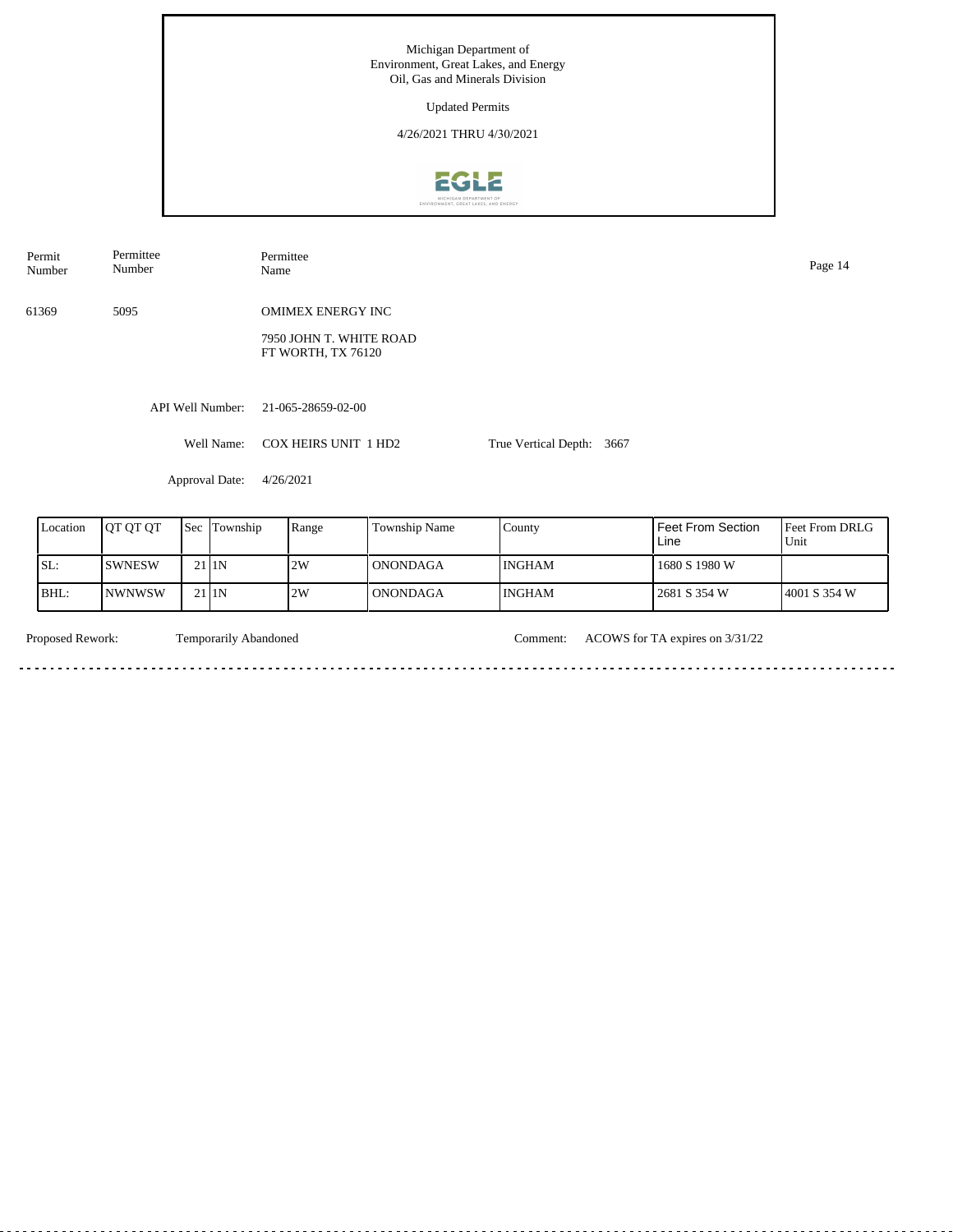#### Updated Permits

### 4/26/2021 THRU 4/30/2021



Permit Number Permittee Number Permittee Name Page 15

## **TRANSFER OF OWNERSHIP:**

| 36038 | 2950 | LEASE MANAGEMENT INC          |
|-------|------|-------------------------------|
|       |      | 503 INDUSTRIAL AVE            |
|       |      | PO BOX 290                    |
|       |      | MOUNT PLEASANT, MI 48804-0290 |

API Well Number: 21-017-36038-00-00

- Well Name: CONRAD 1-26
- Transfer Date: 4/30/2021

Previous Owner: MUSKEGON DEVELOPMENT **COMPANY** 

| Location | <b>OT OT OT</b> | <b>Sec</b> Township | Range | <b>Township Name</b> | County     | Feet From Section<br>Line | Feet From DRLG<br>Unit |
|----------|-----------------|---------------------|-------|----------------------|------------|---------------------------|------------------------|
| ISL:     | <b>ISESESE</b>  | 26 18N              | 3E    | <b>GIBSON</b>        | <b>BAY</b> | 250 S 330 E               | 1070 N 330 E           |
| BHL:     | <b>ISESESE</b>  | 26 18N              | 3E    | <b>GIBSON</b>        | <b>BAY</b> |                           |                        |

58235 2950

LEASE MANAGEMENT INC 503 INDUSTRIAL AVE PO BOX 290 MOUNT PLEASANT, MI 48804-0290

API Well Number: 21-011-58235-00-00

Well Name: WOJTOWICZ 2-17

Transfer Date: 4/30/2021

Previous Owner: MUSKEGON DEVELOPMENT **COMPANY** 

| Location | <b>IOT OT OT</b> | <b>Sec Township</b> | Range | Township Name     | County         | Feet From Section<br>Line | Feet From DRLG<br>Unit |
|----------|------------------|---------------------|-------|-------------------|----------------|---------------------------|------------------------|
| SL:      | <b>ISWSWNE</b>   | '719N               | I4F   | <b>DEEP RIVER</b> | <b>LARENAC</b> | 2046 N 2122 E             | 1585 S 500             |
| BHL:     | <b>ISWSWNE</b>   | <b>7119N</b>        | 4E    | <b>DEEP RIVER</b> | <b>ARENAC</b>  |                           |                        |